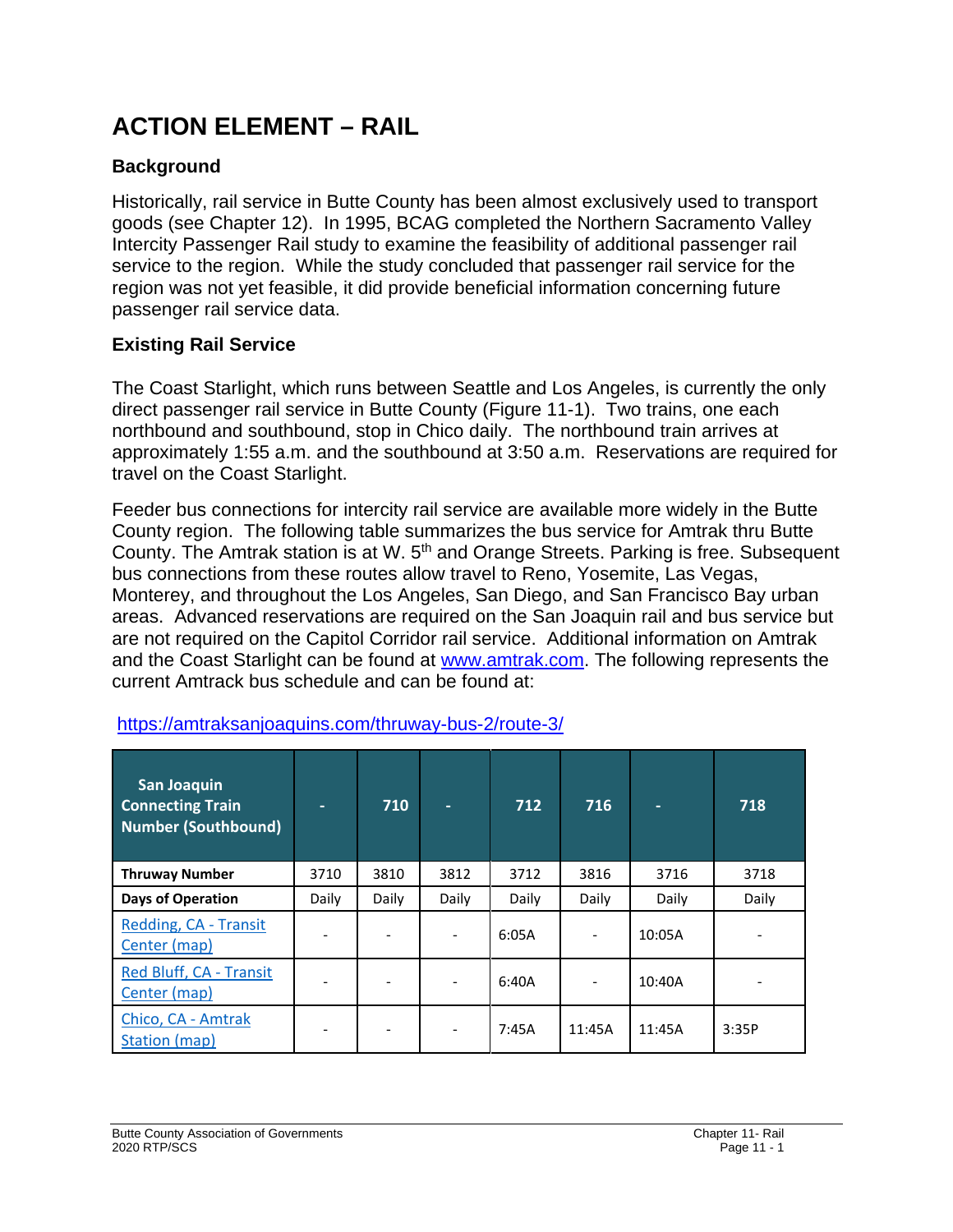| <b>San Joaquin</b><br><b>Connecting Train</b><br><b>Number</b><br>(Southbound) |        | 710    |         | 712            | 716    |        | 718    |  |
|--------------------------------------------------------------------------------|--------|--------|---------|----------------|--------|--------|--------|--|
| <b>Thruway Number</b>                                                          | 3710   | 3810   | 3812    | 3712           | 3816   | 3716   | 3718   |  |
| <b>Days of Operation</b>                                                       | Daily  | Daily  | Daily   | Daily          | Daily  | Daily  | Daily  |  |
| Oroville, CA - Park-N-<br>Ride (map)                                           |        |        |         | 8:10A          |        | 12:10P | 4:00P  |  |
| Marysville, CA -<br>Government<br>Center (map)                                 |        |        |         | 8:45A          | 12:45P | 12:45P | 4:35P  |  |
| Davis, CA - Amtrak<br><b>Station (map)</b>                                     |        | 6:35A  | 9:05A   |                | 1:10P  | 1:10P  |        |  |
| Sacramento, CA -<br><b>Amtrak Station</b><br>(Arrival)                         |        | 7:00A  | 9:40A   | Z9:50A         | 1:45P  | C1:50P | C5:50P |  |
| Sacramento, CA -<br><b>Amtrak Station</b><br>(Leaving)                         | N7:15A | 7:15A  | 9:50A   | 10:05A         | 1:55P  | N2:05P | 6:05P  |  |
| <b>Elk Grove, CA Harbor</b><br><b>Point &amp; Renwick</b><br>Avenue (map)      | 7:30A  |        |         | 10:20A         |        | 2:20P  | 6:20P  |  |
| Lodi, CA - Amtrak<br>Station (map)                                             |        |        |         | $\overline{a}$ | 2:35P  |        |        |  |
| Stockton, CA - ACE<br><b>Station (map)</b>                                     |        | 8:05A  | 10:55A  |                | 3:00P  |        | 7:00P  |  |
| Stockton, CA -<br><b>Amtrak Station (map)</b>                                  | C8:15A | C8:15A | C11:05A | C11:05A        | C3:10P | C3:10P | C7:10P |  |
| San Joaquin Connecting Train Number (Southbound)                               |        |        |         |                |        |        |        |  |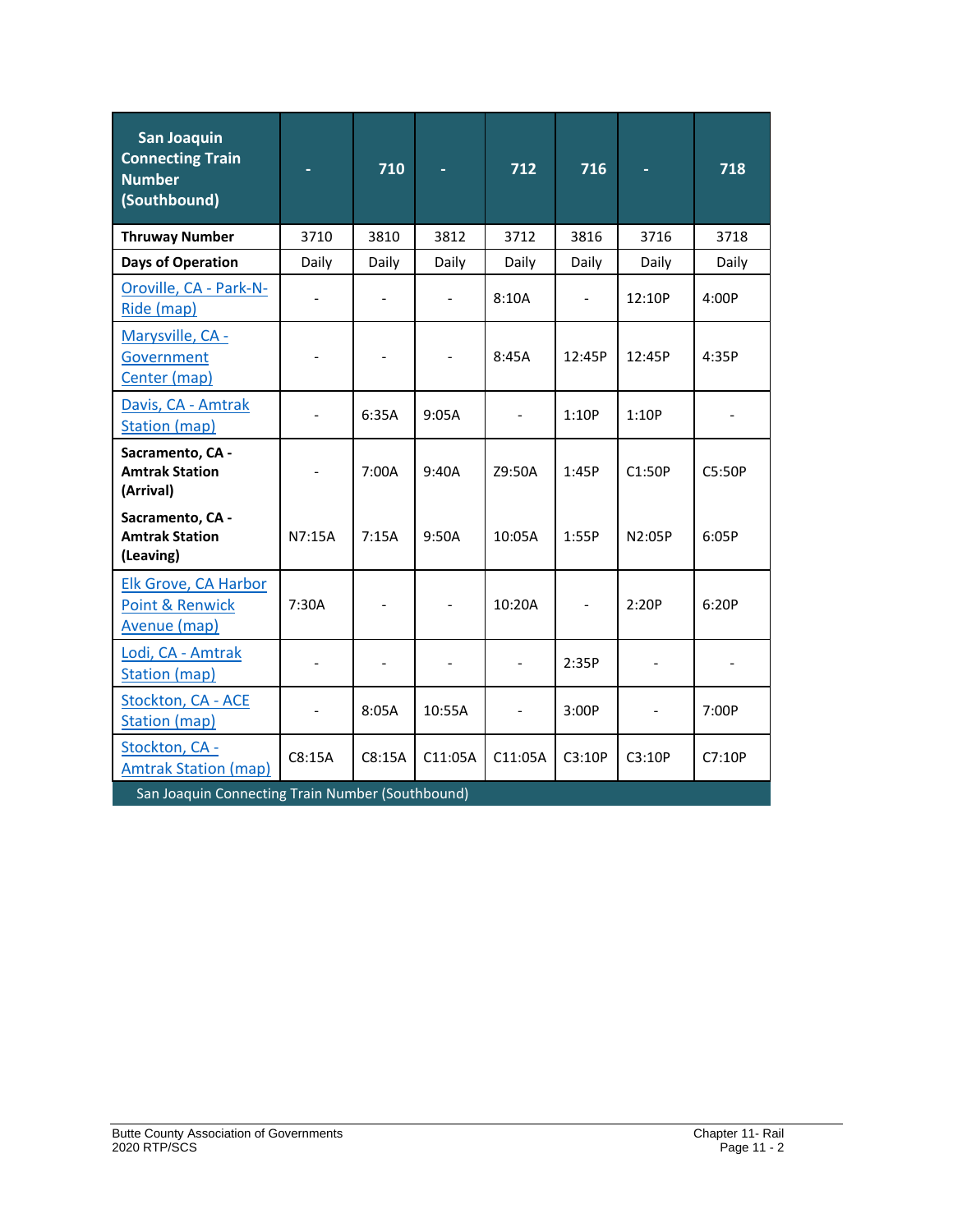| <b>San Joaquin</b><br><b>Connecting Train</b><br><b>Number (Northbound)</b> | 711     | $\blacksquare$ | 713                      |         | 715    | ٠                        | 717     |
|-----------------------------------------------------------------------------|---------|----------------|--------------------------|---------|--------|--------------------------|---------|
| <b>Thruway Number</b>                                                       | 3711    | 3811           | 3713                     | 3813    | 3715   | 3815                     | 3819    |
| <b>Days of Operation</b>                                                    | Daily   | Daily          | Daily                    | Daily   | Daily  | Daily                    | Daily   |
| Redding, CA - Transit<br>Center (map)                                       |         |                | D5:35P                   |         | D9:35P |                          |         |
| Red Bluff, CA - Transit<br>Center (map)                                     |         |                | D5:05P                   |         | D9:05P |                          |         |
| Chico, CA - Amtrak<br><b>Station (map)</b>                                  | D11:55A |                | D4:10P                   |         | D8:10P |                          |         |
| Oroville, CA - Park-N-<br>Ride (map)                                        | D11:25A | D3:40P         | $\overline{\phantom{a}}$ |         | D7:40P |                          |         |
| Marysville, CA -<br><b>Government Center (map)</b>                          | D10:50A |                | D3:05P                   |         | D7:05P |                          |         |
| Davis, CA - Amtrak<br><b>Station (map)</b>                                  |         | D10:20A        |                          | D2:35P  | ä,     | D6:35P                   | D10:40P |
| Sacramento, CA - Amtrak<br><b>Station (Leaving)</b>                         | 10:00A  | 10:00A         | 9:40A                    | 2:15P   | 6:00P  | 6:00P                    | 10:10P  |
| Sacramento, CA - Amtrak<br><b>Station (Arrival)</b>                         | 9:50A   | 9:50A          | 9:50A                    | 2:00P   | 6:15P  | 6:15P                    | 10:20P  |
| State Capitol - 10th & N<br>st. (map)                                       | 9:35A   |                | 1:50P                    |         | 5:50P  | $\overline{\phantom{a}}$ | 10:00P  |
| Elk Grove, CA Harbor Point<br>& Renwick Avenue (map)                        |         | -              | D1:35P                   |         | D5:35P | ÷,                       | D9:45P  |
| Lodi, CA - Amtrak<br><b>Station (map)</b>                                   |         | 9:10A          |                          | D1:20P  |        | D5:20P                   |         |
| Stockton, CA -<br>Amtrak (map)                                              |         |                |                          | D12:55P |        | D4:55P                   | 8:55P   |
| Stockton, CA - ACE<br><b>Station (map)</b>                                  | 8:45A   | 8:45A          | 12:45P                   | 12:45P  | 4:45P  | 4:45P                    | 8:45P   |
| San Joaquin Connecting Train Number<br>(Southbound)                         |         |                |                          |         |        |                          |         |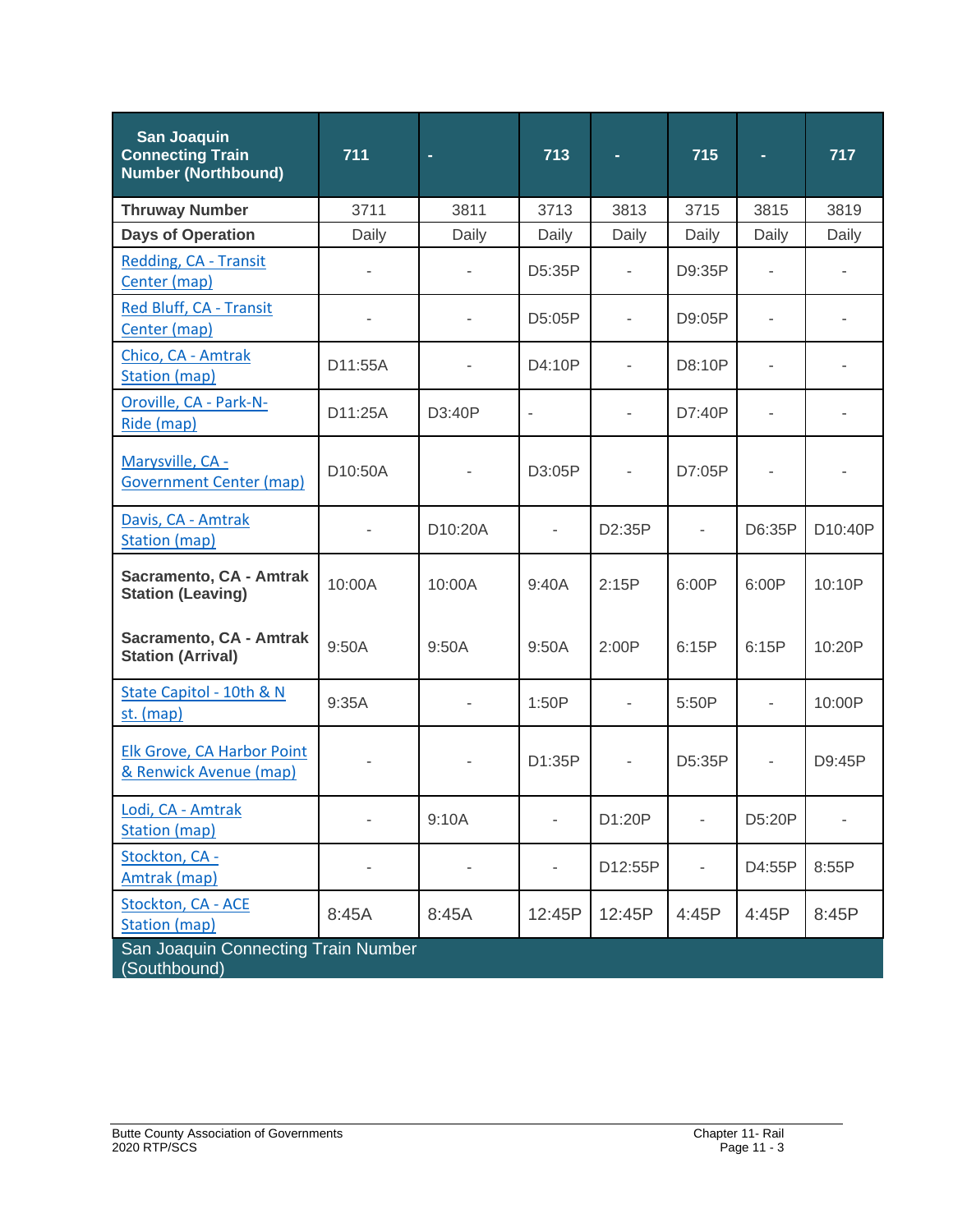### **Rail Service Needs and Assessment**

#### Intercity Rail

There are several factors that intensify the consideration of intercity rail for the Northern Sacramento Valley. First, increasing populations throughout the North Valley are taxing existing transportation systems. Second, the existing transportation systems for intercity travel are almost exclusively motorized travel for individual travelers, including carpools or buses. Third, existing intercity transportation corridors are congested, thus making intercity travel more difficult and have negative impacts on goods movement. Fourth, state and federal clean air regulations make it more and more difficult to increase roadway capacity. With the above factors making vehicular travel more difficult, alternatives must be explored.

Rail is an attractive method of travel to many. Aside from being cleaner, it is more relaxing than driving rural highways, contending with farm equipment common in the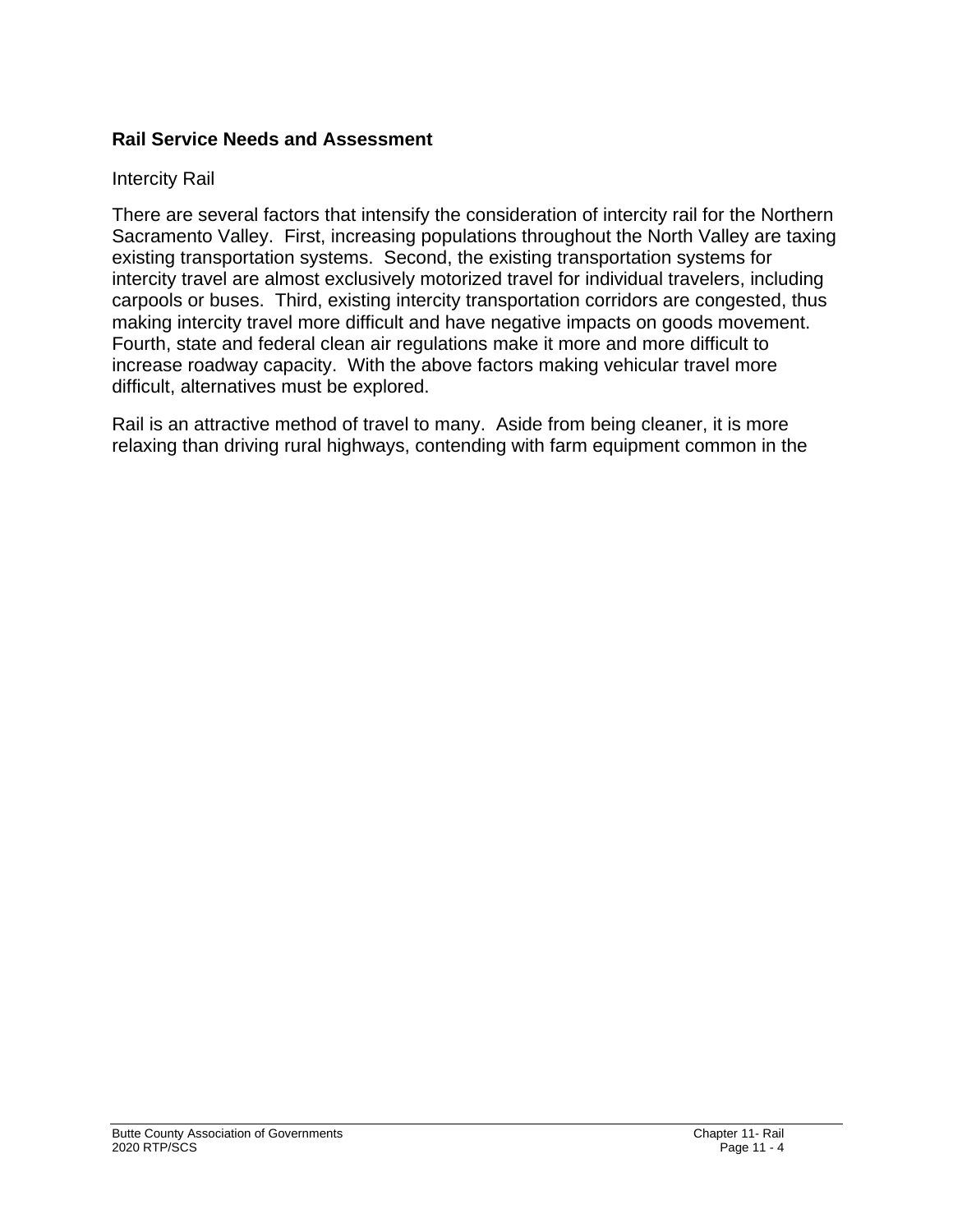**Figure 11-1 Rail Service Map**



valley, slow-moving trucks & recreational vehicles, and the dangers of fog and inclement weather.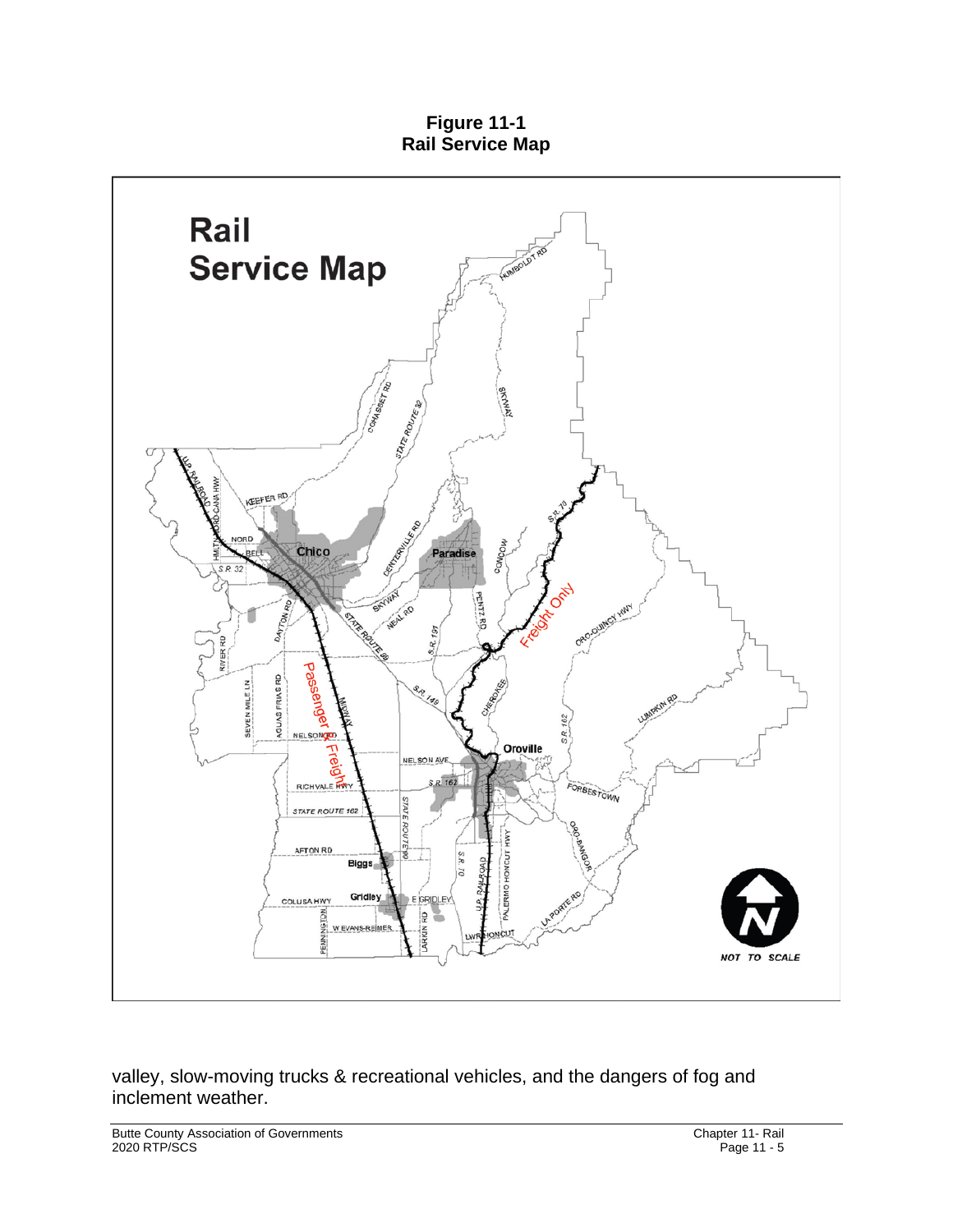The Coast Starlight is unsuitable to meet the needs of local passengers due to its infrequent and inconvenient night schedule, advanced requirement for reservations, and capacity constraints. The Coast Starlight's use of the Union Pacific tracks through Butte County demonstrates that the existing tracks can handle additional use such as passenger rail service. The key issue is whether or not sufficient ridership for intercity rail in the Northern Sacramento Valley could support the costs of the service.

During the 1994/95 fiscal year, BCAG studied the feasibility of extending intercity passenger rail service to the northern Sacramento Valley counties. ICF Kaiser of Oakland, California prepared the study, in cooperation with the counties of Sacramento, Sutter, Yuba, Butte, Placer, Tehama, and Shasta. BCAG served as the lead agency for development and coordination of the study.

The Northern Sacramento Valley Intercity Passenger Rail Study, as it was called, included two phases. The purpose of Phase I was to identify a base level rail service that could be implemented to provide intercity service, and to identify the potential ridership levels for this service. Based on the ridership forecasts, it was determined that intercity rail passenger service could not be supported currently or within the next tenyear horizon by the seven counties along the corridor. The primary reason was due to the lack of ridership necessary to recover the state required 55% operational costs through the farebox. As a result, BCAG postponed development of Phase II, which would have examined station locations, needed track improvements, financing, and institutional arrangements. While the Rail Study did not justify the need for intercity rail service now, BCAG staff will continue to participate in the rail planning process and monitor intercity rail service developments.

# **California State Rail Plan**

The California State Rail Plan 2007/08 – 2017/18 prepared by Caltrans identifies potential new intercity rails services. The Sacramento to Redding corridor is one of three new routes that Caltrans is proposing in the state rail plan. Operation of intercity rail service from Sacramento to Redding would extend State-supported intercity rail service to a fast growing Northern California area not presently served by the Statesupported intercity passenger rail network.

Connecting buses to the *San Joaquin* and *Capitol Corridor* trains currently serve the northern Sacramento Valley. Buses connect to four of the *San Joaquins* in Stockton, and one in Sacramento, and travel north through Sacramento, Marysville, Chico, and Redding. Five *Capitol Corridor* trains in Sacramento also have a bus connection to Redding. Additionally, the single daily round trip of the Seattle-Los Angeles *Coast Starlight* connects Redding and Chico with Sacramento, the Bay Area, and Los Angeles.

Caltrans' ten-year operating plan includes one daily round trip between Sacramento and Redding in 2015-16. This rail service would be supplemented by bus service that would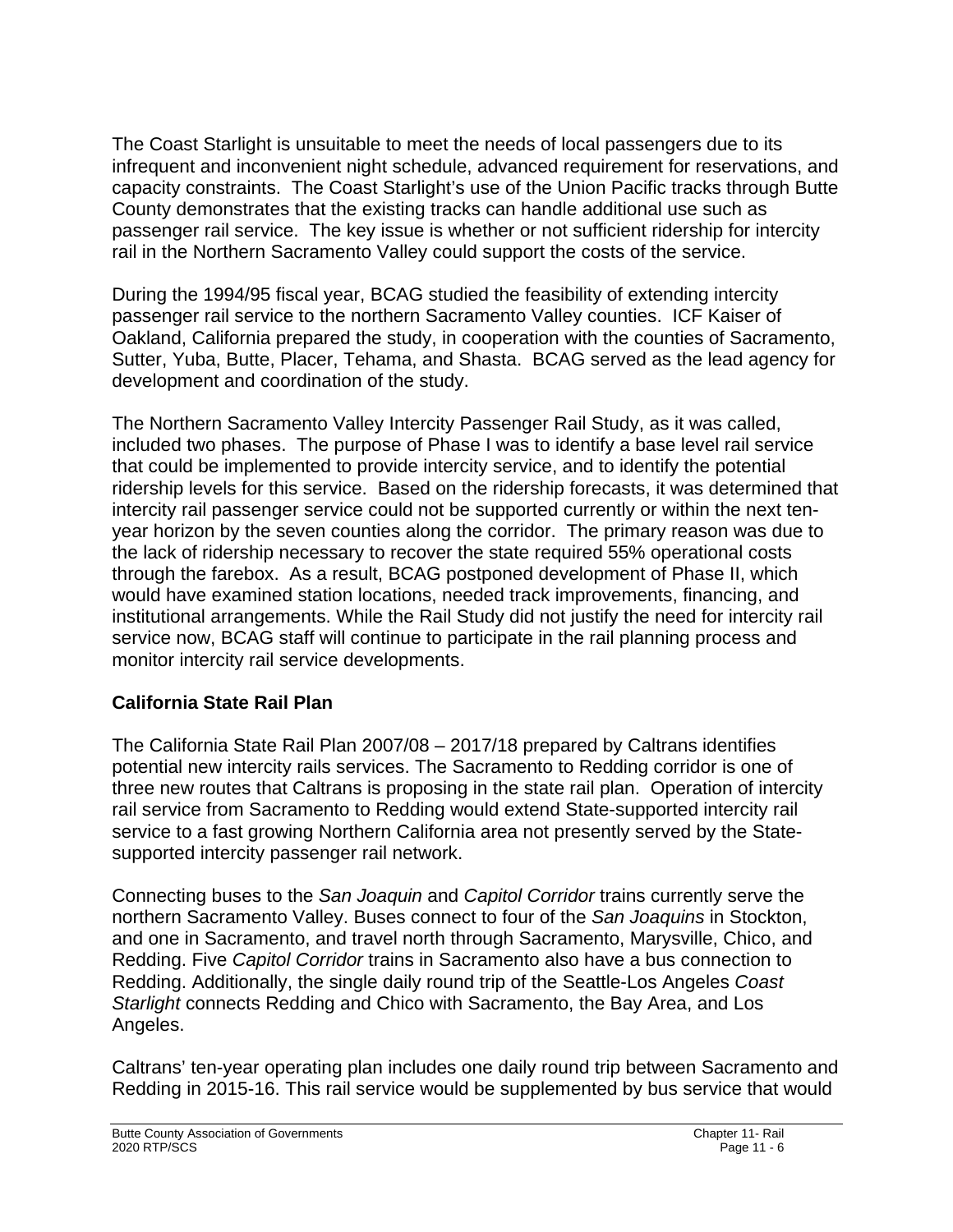run over the same route as the train, but at other times of the day. Caltrans believes this extension is a good candidate for rail service because:

- Amtrak currently operates the *Coast Starlight* on this route, with existing stations at Sacramento, Chico, and Redding.
- The demographics of the route are positive: the northern Sacramento Valley has a rapidly growing population; Redding represents the urban hub for the northern part of the State; and California State University, Chico is a focus of activity and population.

While Caltrans planned the study in 2005, it was deferred due to the UP's decision not to consider operation of new passenger trains at the time.

# **North Valley Rail Vision**

The *North Valley Rail Vision* is a planning concept being developed by the Butte County Association of Governments (BCAG) to establish daily passenger rail service to northern California, in addition to other complementary transportation services.

In cooperation with Caltrans and the San Joaquin Joint Powers Agency (SJJPA), BCAG would like to develop the *North Valley Rail Vision* through a series of studies to identify strategies and needed improvements for connecting Butte County to the state's passenger rail services, including high speed rail.

Implementation of the *North Valley Rail Vision* would happen through the following studies:

- 1) **BCAG Strategic Partnerships Transit Grant** In 2020, BCAG has secured grant funding for \$243,457 under the Caltrans Strategic Partnerships Transit Program to study merging the daily Amtrak San Joaquin's thruway bus service with a proposed Chico to Sacramento daily commuter bus service. This study will look at the viability of merging these two services to provide daily commuter bus service between Chico and Sacramento, while also serving the San Joaquin thruway bus service. This study will also identify needed park-and-ride improvements and stops between Chico and Sacramento, with amenities including electric charging and connections with regional and local bike and pedestrian facilities. This study is anticipated to be completed in FY 2022/23;
- 2) **Extension of San Joaquin Passenger Rail Service to Oroville BCAG will** work with the SJJPA to study the feasibility of extending the San Joaquin's daily passenger rail service from Natomas to Marysville and Oroville. This study would also look at needed rail depot improvements including electric charging and parking with connection to regional transit and commuter bus service for rail stations in Oroville and Marysville. This would be a future study undertaken by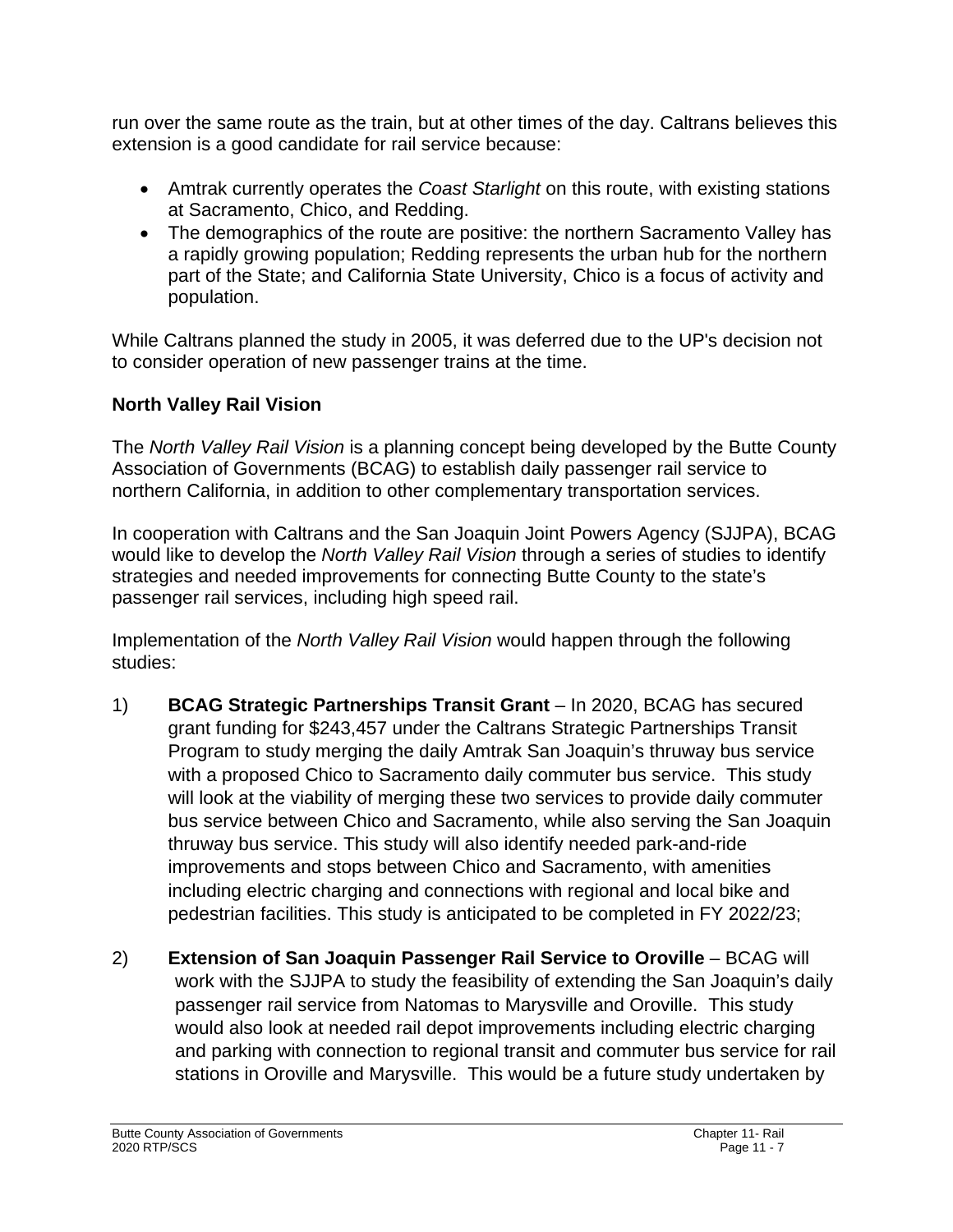BCAG after completion of the San Joaquin Thruway & Chico-to-Sacramento Commuter Bus study.

Development of the studies for *North Valley Rail Vision* will also be coordinated with the BCAG Transportation Advisory Committee, the BCAG Planning Directors Group and the sixteen counties comprising the North State Super Region, including the cities of Marysville/Yuba City and Yuba County.

The extension of daily passenger rail and associated services outlined in the *North Valley Rail Vision* improves geographic equity by providing connectivity not only to Butte County but the sixteen counties that comprise the *North State Super Region* (combined total population of 1,058,395), to future passenger rail, high speed rail and commuter bus services.

With Butte County and the City of Oroville serving as a northern terminus for the future extension of the San Joaquin passenger rail service, north state residents have improved access for commuting and travel to Sacramento, the Bay Area, the San Joaquin Valley and Reno. This connectivity also integrates the disadvantaged communities within the cities of Chico, Oroville and Maysville/Yuba City to other urban centers in the state.

Benefits of the North Valley Rail Vision

- Reduced GHGs
- Increased Multi-Modal Connectivity for Northstate Counties
- Reduced VMT and Expanded Ridership
- Improved Public Health
- Benefits Disadvantaged Communities in Butte & Yuba Counties
- Improves Safety for Evacuation Corridors

This effort would be longer term in which specific grant funds to study the viability would be necessary.

# **Grade Crossings**

Another important issue concerning rail transportation in Butte County is the issue of grade crossing safety and convenience. Two cities that have problems with existing grade crossings are Gridley and Chico. Both Gridley and Chico straddle the Union Pacific railroad tracks and have at-grade crossings in several locations within their cities. Neither city has over or under-crossings. As a result of the passing trains, there are times of the day that these communities experience traffic problems where automobile traffic and emergency service vehicles are unable to access various parts of the city. Even longer delays are experienced when trains must make a stop in these cities. As a result, both the cities of Gridley and Chico have expressed a need to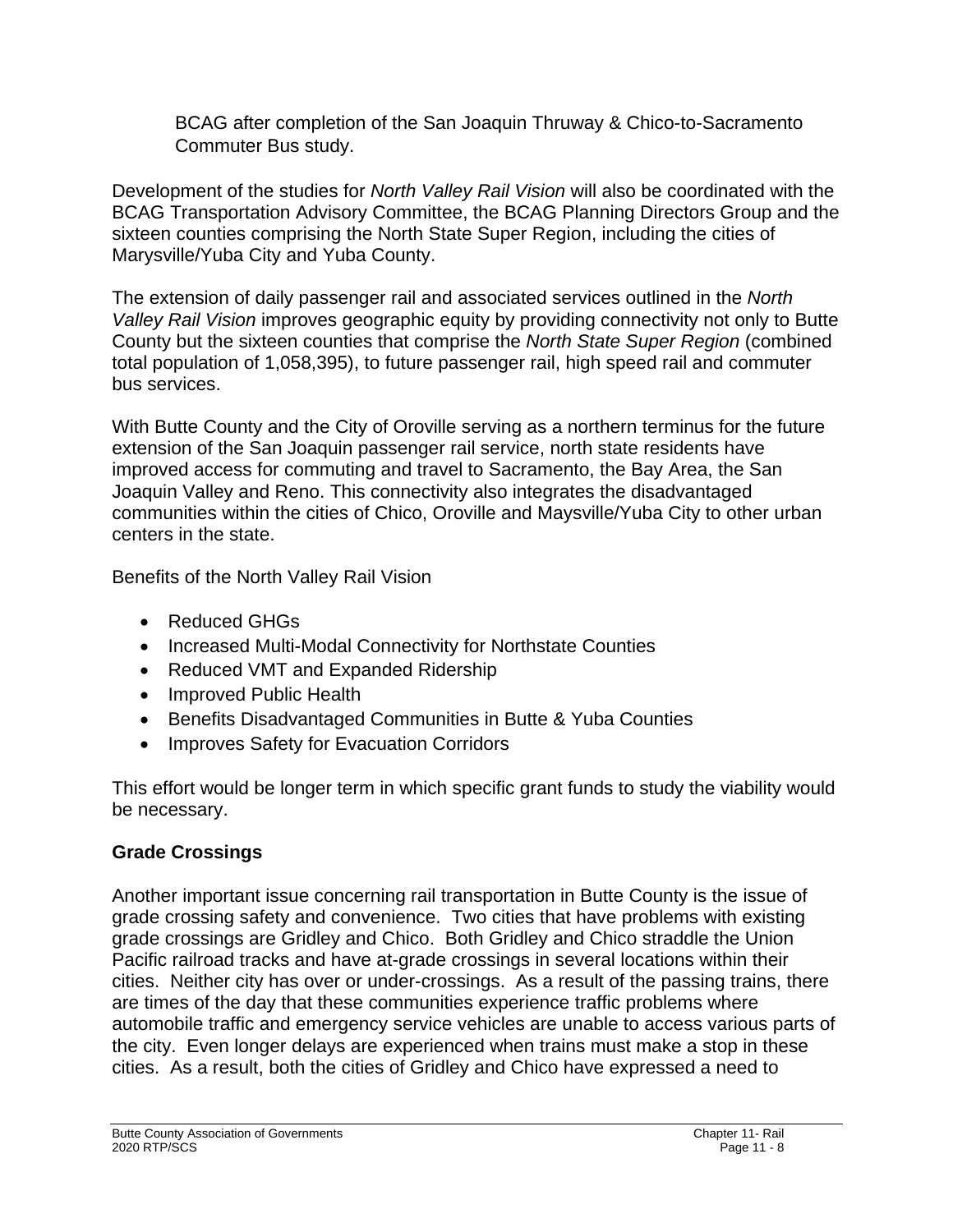improve some of the intersections by constructing over or under-crossings to remedy this problem.

Currently, both Gridley and Chico are exploring a funding program administered by the Public Utilities Commission and Caltrans for grade crossing projects. The City of Chico has identified a project for West 8<sup>th</sup> Avenue, which also intersects State Route 32, while the City of Gridley has identified an over-crossing for Little Street in Gridley.